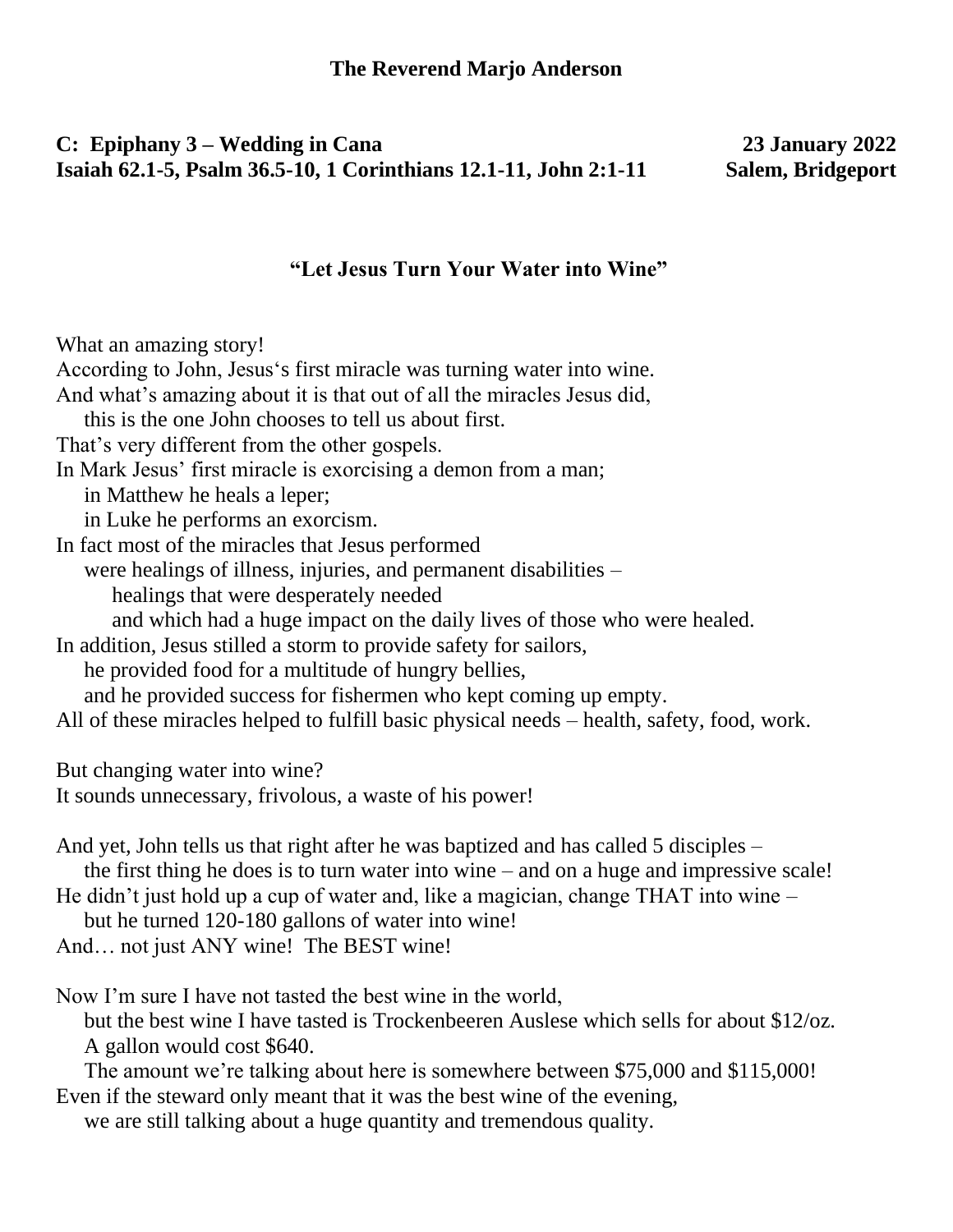So why does John start off with this story?

Well for me it flows directly from the way John began his gospel.

- John wants us to know something that Mark and Matthew and Luke didn't tell us.
	- Mark's gospel begins with a man named Jesus being baptized
		- and the spirit of God falling on him.
	- Matthew and Luke begin with a baby that's born, a baby that we know is special because according to Luke angels lead shepherds to worship him,

&according to Matthew, a star leads wise men from the east to bow before him & adore. But none of these writers make clear what John does.

*"In the beginning was the Word, and the Word was with God, and the Word was God. He was in the beginning with God.* 

- *All things came into being through him, and without him not one thing came into being. What has come into being in him was LIFE!*
- Jesus as the Word of God speaks all of creation into being and everything that has come into being has life!
- Not just humans or animals or plants that have life,

but rocks and mountains and planets and stars are filled with life –

since every atom is filled with divine energy.

And then John tells us that this Word, this God, this Source of all that is,

*"became flesh and lived among us,* 

*and we have seen his glory, the glory as of a father's only son, full of grace and truth."* And….

*"From his fullness we have all received, grace upon grace"* – upon grace upon grace…. This image of God is so vast that it stretches across the vast universe,

so high and so wide and so deep that we simply can't comprehend it.

- Instead, like ants scurrying around their ant hill, we scurry around in our tiny worlds,
	- completely focused inwards on our problems and challenges.
	- We allow fear and doubt to build walls around our minds and hearts and bodies and souls that separate us from God and from each other.

We settle for so much less than God desires for us and for our world.

I heard a pastor speak on Thursday evening

and he said that for him, the gospel can be summed up in 3 words: you deserve better. Now maybe that goes against what you've been taught –

that you are by nature sinful and unclean and you don't deserve anything but judgment.

But if you are God's beautiful creation, God's beloved child, God's royal offspring,

if every atom in you is full of divine energy,

if you are filled with the breath, the wind, the Spirit of the Living God,

if Christ lives in your heart by faith,

then you deserve so much more than you can even ask or imagine.

And so does each person you love and each person you hate

and each person you look up to and each person you look down upon and each person you know and each person you don't know.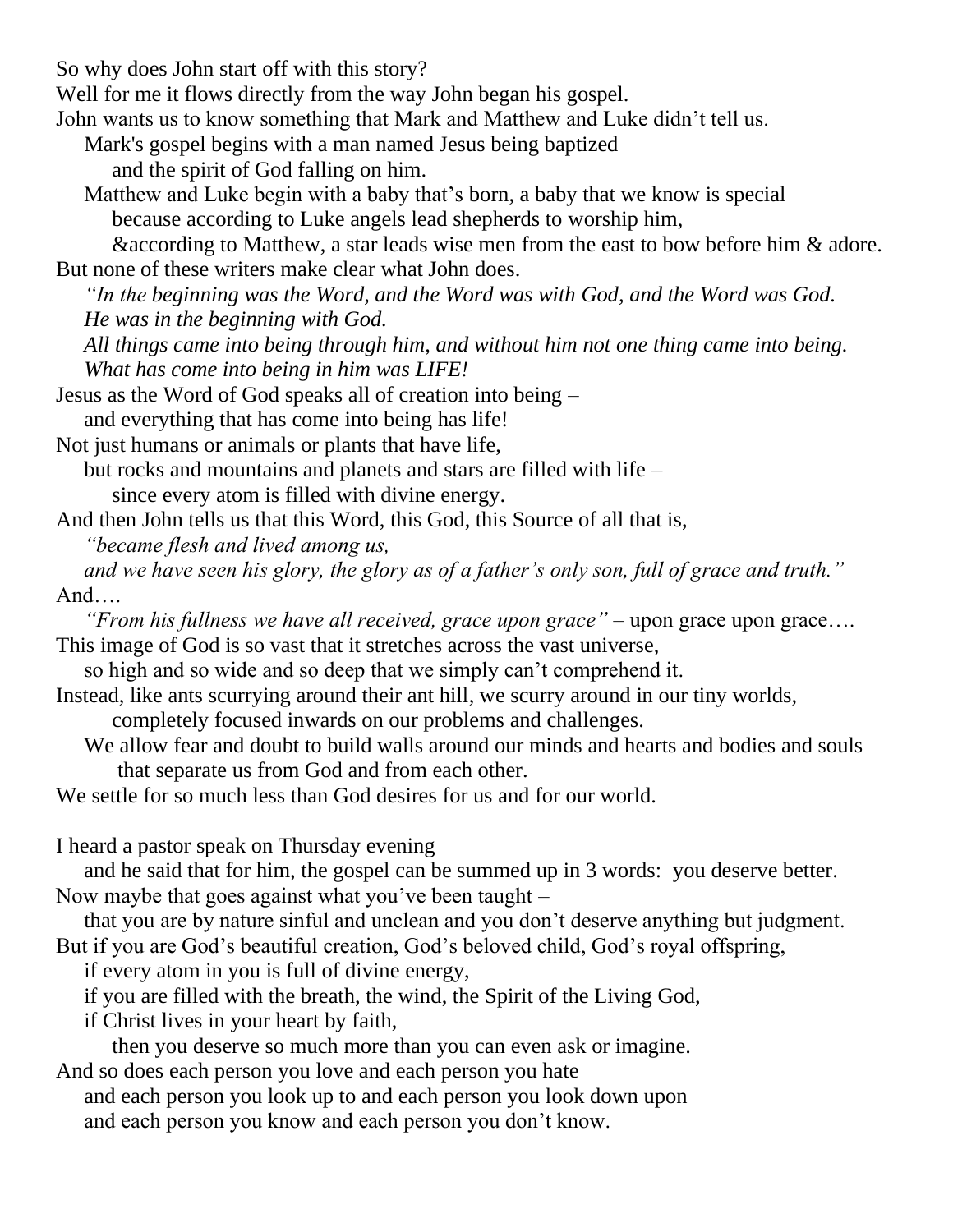That's what this miracle is about.

Did they really need wine? Could they have gotten along without any more?

Could they have gotten along with lesser quality or lesser quantity.

Of course.

But Jesus came that we might have life and that we might have it abundantly!

I have said since the first day I arrived –

that if we do what God calls us to do, God will give us everything we need to continue. And praise God, God has!

When I came over 10 years ago we had over \$600,000 in our endowment fund.

Despite annual operating budget deficits of \$60,000 or more per year,

we still have over \$600,000 in our endowment fund.

Part of that is because we received \$100,000 request

and part of that was because of the stock market

and part of that is because of Funds from the federal government.

But here's what I want you to understand.

We were not blessed by that bequest,

and we not blessed by the stock market,

and we were not blessed by the federal government.

We were blessed by God

who simply chose to use Betsy Bulkley and the stock market and the federal government as channels for the blessings God poured out on us.

Before Betsy Bulkley died did any one of us expect to receive \$100,000 from her estate? I don't think so.

Back in 2010 could anyone here have predicted how good the stock market would be to us? The answer is no –

 because every year people have said, "Well, we can't count on the stock market next year!" Back before the pandemic could any one of us

expected to receive \$40,000 from the federal government.

The answer is no.

God does not need the stock market or a particular individual or the federal government to pour financial blessings on a congregation.

God can use any channel God chooses.

So when we begin to think that the blessings

are due to the stock market or to an individual or to any other thing

we are missing the entire point of what we profess to believe:

our blessings all come from God and our God is a God of abundance.

This story about Jesus turning water into wine is not a myth. It is TRUTH – a truth in 4 parts: